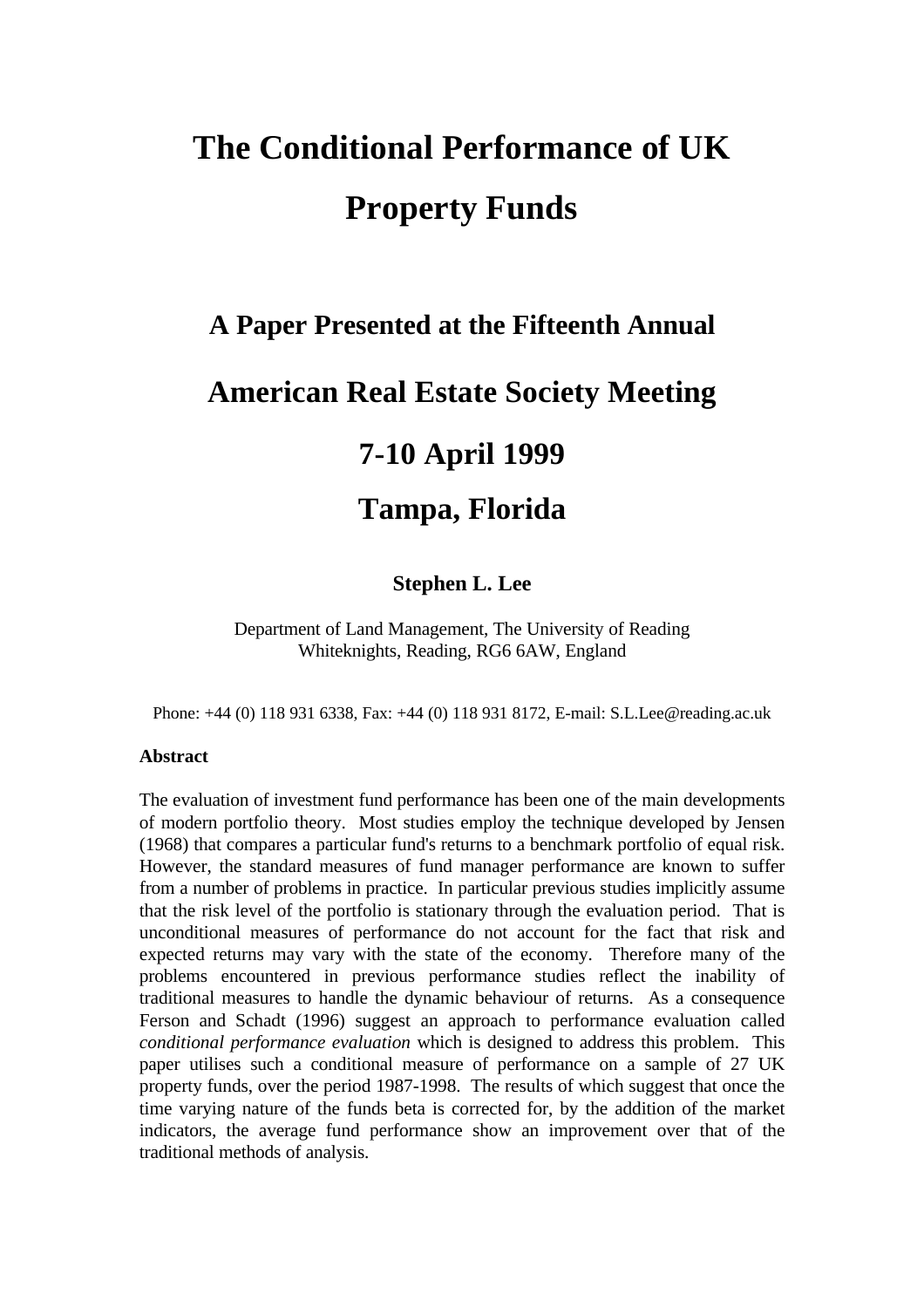### **Introduction**

The analysis of investment fund performance has been a source of academic interest over many years. However, the standard measures of fund manager performance are known to suffer from a number of problems in practice. In particular previous studies implicitly assume that the risk level of the portfolio is stationary throughout the evaluation period. That is unconditional measures do not account for the fact that risk and expected returns may vary with the state of the economy. If for example the market exposure of a managed portfolio varies predictably with the property cycle but the manager does not have superior forecasting ability, a traditional approach to performance measurement will confuse the common variation between fund risk and expected market returns with abnormal performance. Therefore many of the problems encountered in previous performance studies reflect the inability of traditional measures to handle the dynamic behaviour of market returns. As a consequence Ferson and Schadt (1996) suggest an approach to performance measurement called *conditional performance evaluation* which is designed to address this problem. The conditional performance evaluation approach takes the view that a managed portfolio strategy that can be replicated using information readily available to the public should not be judged as an indication of superior investment ability. In a conditional approach, a mechanical market-timing rule using for example lagged interest rate data does not add value. Only managers who correctly use more information than is generally publicly available are considered to have potentially superior investment ability.

The advantage of a conditional approach to performance evaluation is that it can accommodate whatever information is held to be appropriate by the choice of the *lagged variables* used to represent the public information. By incorporating a given set of lagged variables, managers who trade mechanically in response to these variables should be unable to "game" the performance benchmark. The conditional performance approach therefore avoids some of the biases that plague traditional measures. Furthermore a conditional performance evaluation approach would seem to raise the hurdle on managers seeking abnormal positive performance, because it gives them no credit for using readily available information. Managers who do therefore out perform such a stringent benchmark can be said to have achieved such performance by superior investment ability.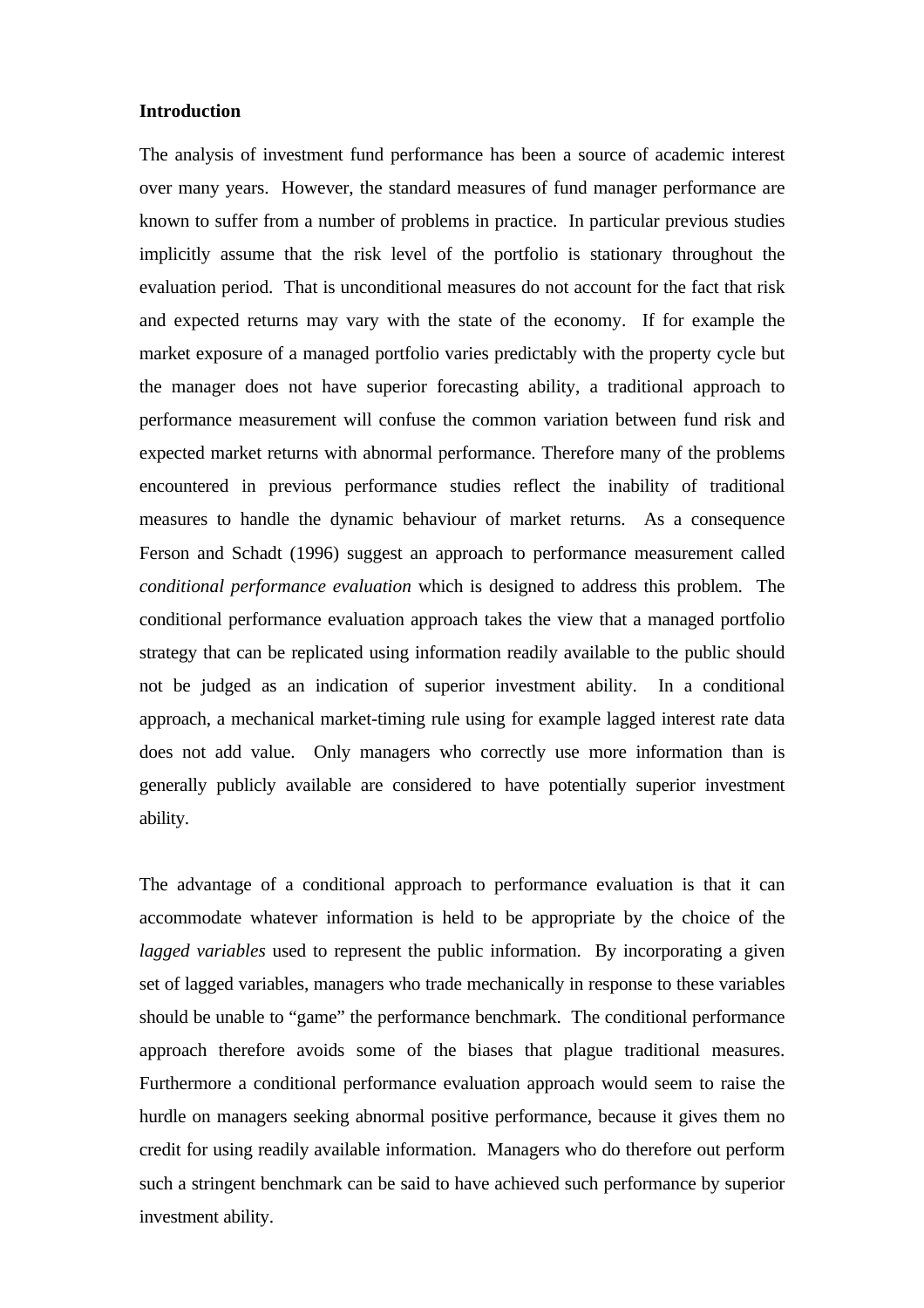In this paper effectiveness of the conditional performance evaluation approach of Ferson and Schaldt is illustrated using a sample of UK Property Funds over the period from 1987 to 1998, with the lagged initial yield (cap rate) of the market and short-term interest rate data, as the conditioning information. The results suggest that once the time varying nature of the fund's beta is corrected for by the addition of the market indicators the average fund performance show an improvement over that of the traditional methods of analysis.

#### **Traditional Measures of Performance**

Following Jensen (1968) the traditional approach to measuring fund performance is to regress the excess return of the managed fund on the market index:

$$
RP_{it} = \alpha_i + \beta_i RM_t + \mu_{it}
$$
 (1)

where:  $RP_{it}$  is the excess return of managed portfolio i at time period t,  $RM_t$  is the excess return on the market portfolio at time t,  $\mathfrak{b}_i$  is the index of systematic risk of fund i,  $a_i$ , is the *unconditional alpha* coefficient and  $m_{it}$  is a random error term, which has the expected value of zero. It follows therefore that a significant and positive (negative) value for  $a_i$  may be interpreted as superior (inferior) return performance attributable to the investment skills of the portfolio manager.

However, performance measures often attempt to distinguish security selection, or stock-picking ability, from market timing the ability to predict the future direction of the market. Unfortunately  $a_i$  in Equation (1) reflects both types of ability. Subsequent market-timing models represent an attempt to separate these two aspects of performance.

The first attempt to quantify the timing component of total performance in a rigorous manner was the quadratic regression model proposed by Treynor and Mazuy (1966). In the standard regression equation, a portfolio's return is a linear function of the market return. However, Treynor and Mazuy (1966) argued that if the manager was able to forecast market returns successfully, he would hold a greater proportion of the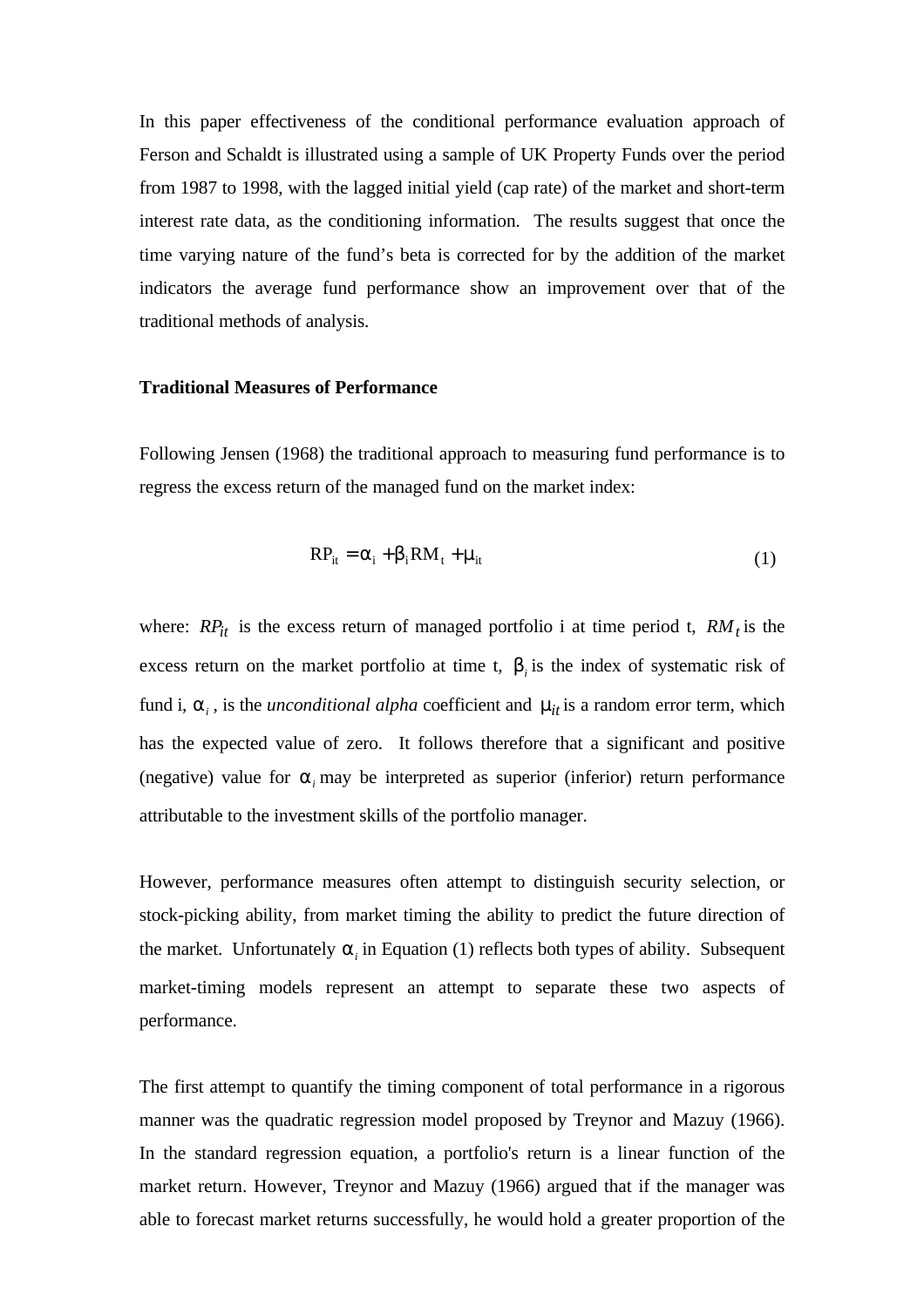market portfolio when the return on the market was high and a smaller proportion when the return on the market was low. Thus, the portfolio return would be a convex function of the market return, captured by the coefficient on the quadratic term  $b_{2i}$  in (2), that is:

$$
RP_{it} = \alpha_i + \beta_{1i} RM_t + \beta_{2i} RM_t^2 + \mu_{it}
$$
 (2)

The quadratic regression has been used in evaluating the performance of managed funds by Treynor and Mazuy (1966), Lehmann and Modest (1987), Lee and Rahman (1990), Cumby and Glen (1990), Grinblatt and Titman (1994). The empirical results in most of these studies suggested the presence of perverse timing, that is the estimates of  $b_{2i}$  were often found to be negative. However, a negative coefficient may also indicate the misspecification of the market-timing model especially if the fund's beta is varying through time. Such time variation in a managed portfolio beta may arise for three distinct reasons, Ferson and Warther (1996). First, the betas of the underlying assets may change over time such that a passive buy and hold strategy will experience changes in beta. Second, a manager can actively manipulate the portfolio weights, departing from a buy-and-hold strategy, and thereby create changes in the portfolio beta. Finally, a fund may experience net cash inflows or outflows, which the manager does not directly control. Consequently as such investment flows affect the cash holdings of the fund, the funds' beta will fluctuate as the percentage of cash held by the fund fluctuates. Consistent with this conjecture, Smith (1978); Spitz (1970), Gruber (1996), Hendricks et al. (1993), Patel et al. (1994), Sirri and Tutano (1993), Ippolito (1992), Lakonishok et al. (1992), and Brown and Goetzmann (1995) have all found evidence that mutual fund performance impacts a fund's ability to attract new money. Thus net investment typically lags fund performance. In particular the funds' beta will be lower than expected when market returns are high, due to increased net inflows and higher than expected when market returns are low, as a consequence of net outflows. Thus the timing-model of Treynor and Mazuy (1966) would liken such behaviour in portfolio returns to perverse timing on the part of fund managers when none in fact exists!

In addition many studies report a negative correlation between selectivity and timing that is suggestive of reverse skills or activity specialisation (see Kon, 1983;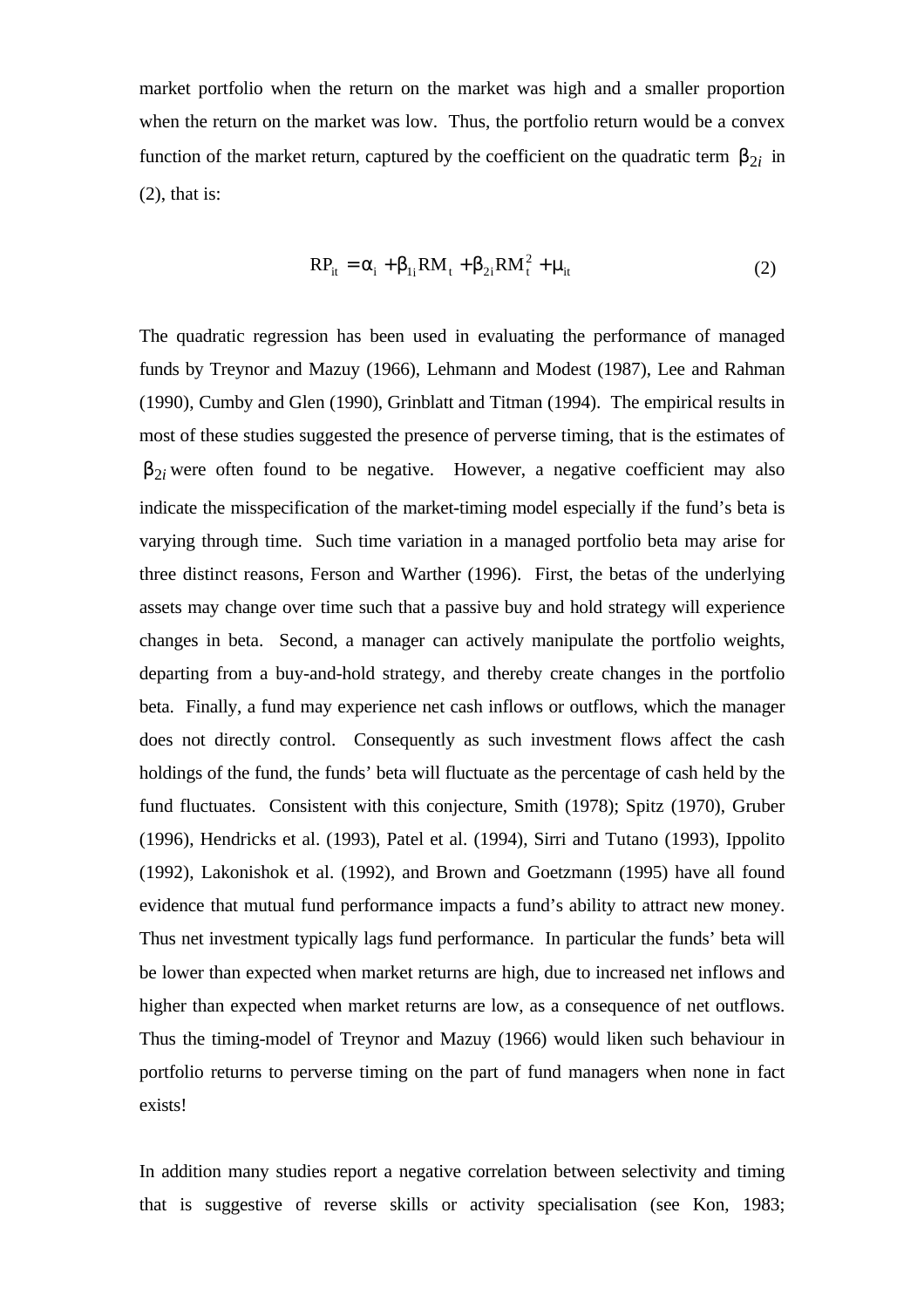Henriksson, 1984; Chang and Lewellen, 1984 and Lee, 1997). A number of explanations have been proposed for this negative correlation between selectivity and timing ability. Henriksson (1984), for example suggests that this might be due to misspecification of the market portfolio or from the exclusion of some relevant factors from the return generating process. While Jagannathan and Korajczyk (1986) suggest that if a fund manager chooses a portfolio that shows lower leverage than the market, market timing will be biased downwards and selectivity biased upwards. The reverse will be true if the fund manager chooses a portfolio with higher leverage than the market. Such a model implies that timing is positively correlated with systematic risk since systematic risk increases with leverage. Thus, a negative correlation between measures of market timing and security selection is expected.

However, traditional market-timing models have taken the view that any information correlated with future market returns is superior information. Yet any ability to predict the market that can be matched using the public information should not be considered to truly reflect market-timing ability on the part of fund managers, beyond that of the funds' investors. Any abnormal performance, which can be replicated by public information about the market, should not be taken as proof of superior investment market timing skill. Thus even traditional market-timing models are unconditional models.

#### **Conditional Performance**

Ferson and Schadt (1996) show that a conditional performance evaluation can be built on basically the same theoretical assumptions as traditional models. However, unlike the traditional models, the conditional performance evaluation approach explicitly incorporates the time variation in a fund's beta with respect to publicly available information. The conditional beta is modelled by the following linear function, using the approach of Rosenberg and McKibben (1973) and Rosenberg and Marathe (1975):

$$
\beta_{i} = b_{0} + b_{1i} (IY) + b_{2i} (TB) + \varepsilon_{i}
$$
\n(3)

where: (IY) is the lagged value of the initial yield, or cap rate, and (TB) is the lagged value of a yield on 90 day Treasury Bills and  $e_i$  is a random error term. The funds'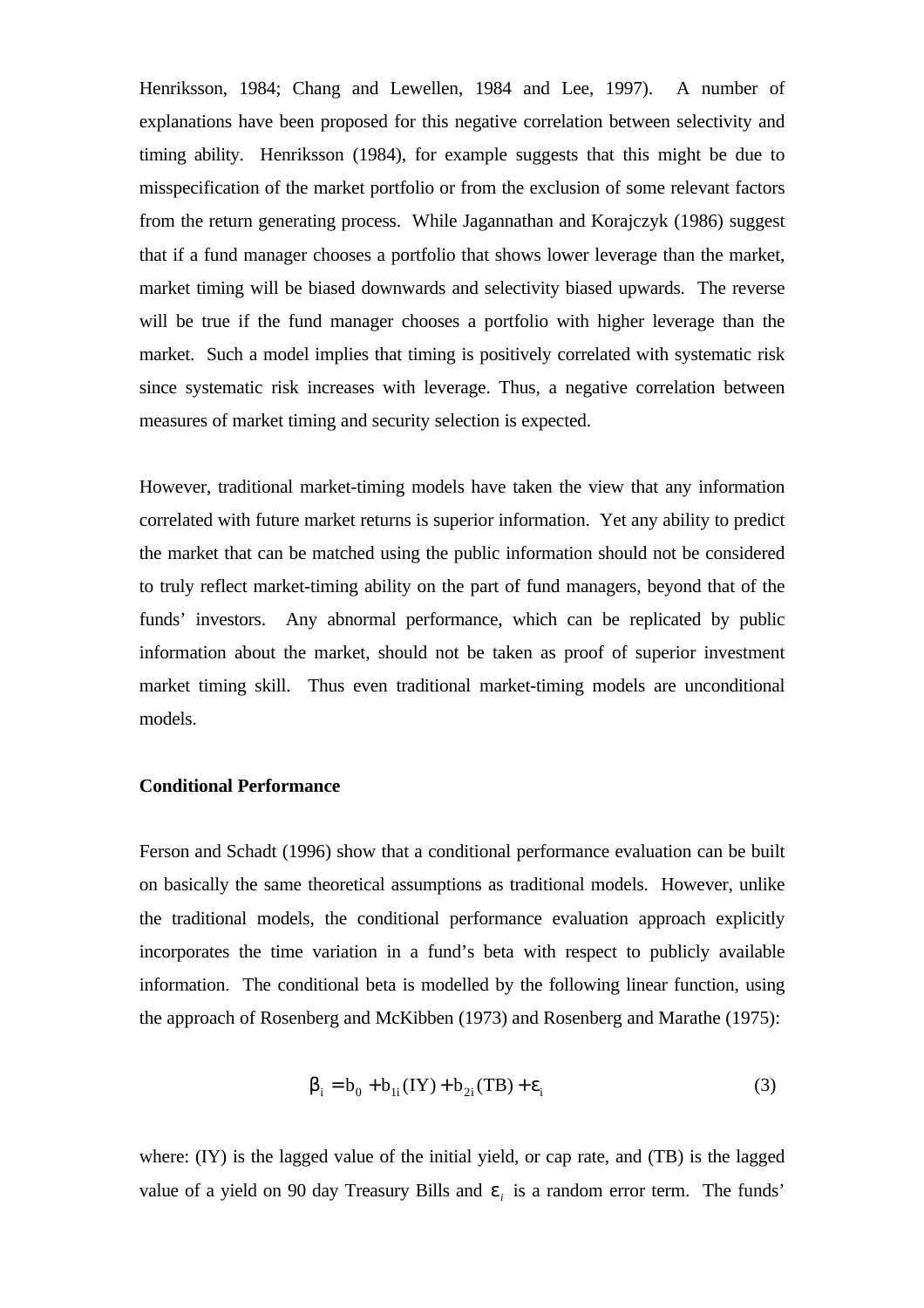beta therefore varies linearly with a number of market indicators, in this case interest rates and yields. The use of short-term interest rates and market yields is suggested by the work of a number of researches in the equity market, see Fama (1991) for a review. While Newell and Higgins (1996) and Coleman, Hudson-Wilson and Webb (1994) among others present evidence for linkages between interest rates, yields and returns in the real estate market. As a consequence the  $b_i$  in equation (3) are coefficients of proportionality by which an individual fund's beta is adjusted in response to movements in the indicators. The conditional performance model, therefore, uses the following regression for the evaluation of managed portfolio returns:

$$
RP_{it} = \alpha_i + b_0 RM_t + b_{1i} [RM_t x (IY)_{t-1}] + b_{2i} [RM_t x (TB)_{t-1}] + \mu_{it}
$$
 (4)

Here the conditional model includes two predictors in additional to the regression variable traditionally used to estimate the Jensen alpha. Where the variables,  $[RM_t x (IY)_{t-1}]$  and  $[RM_t x (TB)_{t-1}]$ , are interaction terms picking up the movements through time of the conditional betas in response to the changes in the market indicators. The coefficients  $b_1$  and  $b_2$  measure the response of the conditional betas to the lagged market indicators. The term  $b_0$ , however, no longer represents the systematic risk of fund with respect to the market, nor should one assume that it takes the same value, because of the multiplicative nature in the way the market indicators enter the model. In other words it can only be viewed as the separate influence of the market after accounting for the influence of the market indicators. Consequently the intercept  $(a_i)$  is the *conditional alpha* measuring the abnormal performance of the fund above and beyond the time varying benchmark of equal risk. In other words the conditional  $a_i$  is the difference between a funds' excess return and the excess return to the particular combination of the market index and the market indicators, which replicate the fund's time-varying risk exposure.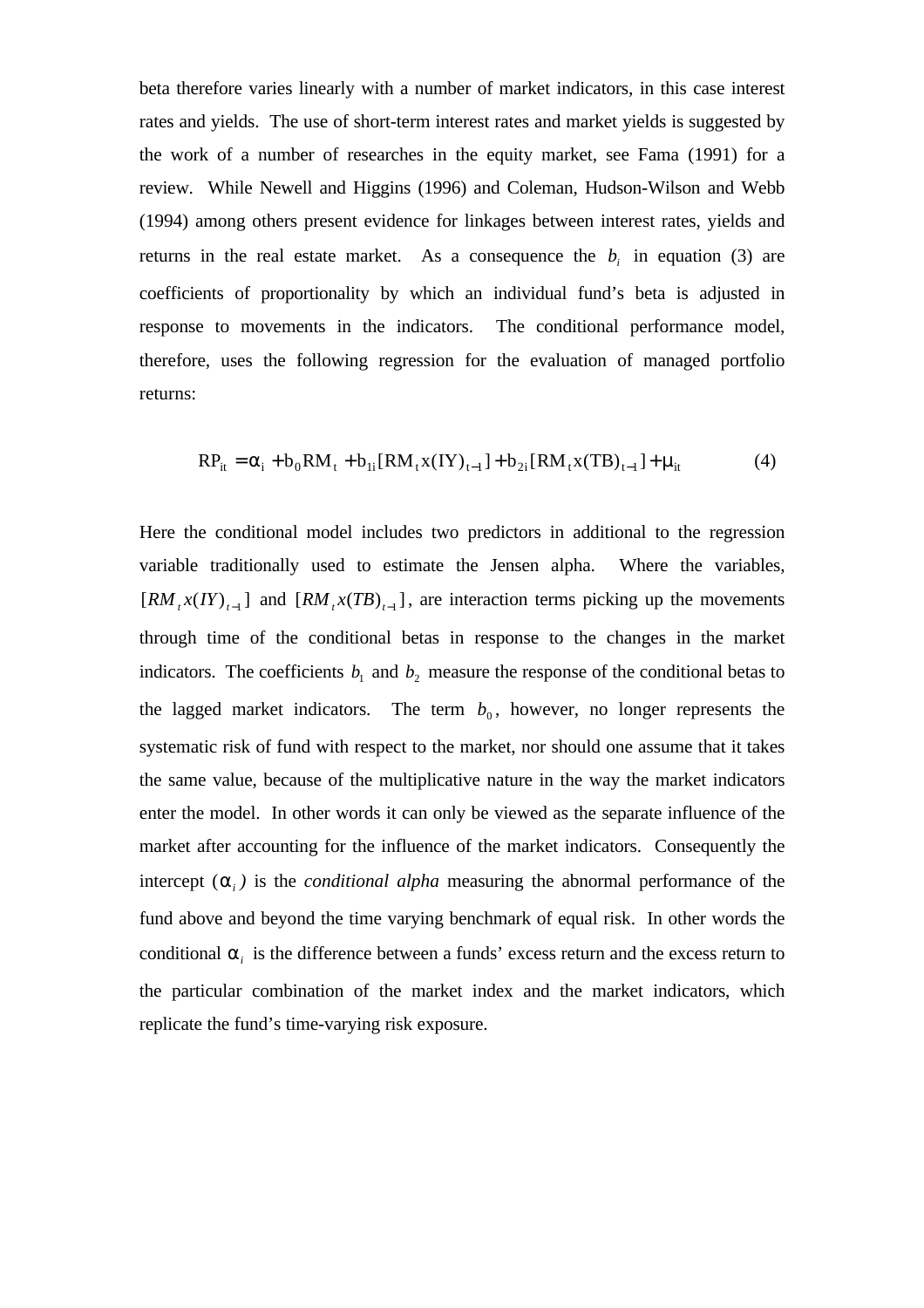In addition Ferson and Schadt (1996) proposed the following conditional version of the Treynor and Mazuy market-timing regression:

$$
RP_{it} = \alpha_i + b_0 RM_t + b_{1i} [RM_t x (IV)_{t-1}] + b_{2i} [RM_t x (TB)_{t-1}] + \gamma_i RM_t^2 + \mu_{it}
$$
 (5)

where: the coefficients  $b_1$  and  $b_2$  as before capture the response of the fund's beta to the public information. The coefficient  $g_i$  therefore measures the sensitivity of the fund's beta to any private market-timing ability above and beyond the information about the future shape of the market return that is contained in the initial yield and short term interest rate. Thus the conditional market-timing model tries to distinguish between market timing based on public information from market-timing information that is truly superior to the public information.

### **Data**

The analysis of performance was undertaken on a sample of 27 UK property funds, with complete quarterly return data over the 47 quarter period from March 1987 through September 1998 inclusive. The data was obtained from the Combined Actuarial Performance Service (CAPS).The return on 90 day Treasury Bills and the return on the Investment Property Databank Monthly Index (IPDMI) were used as proxies for the risk free rate and the market return respectively. Both these data series are taken from Datastream. To measure the state of the UK property market the lagged yield on 90-day Treasury-Bills and the lagged initial yield of the IPDMI were employed.

Of the 39 property funds covered by CAPS at the end of 1998, one fund (Abbotstone Agricultural Fund) was excluded from the analysis, as the IPDMI does not include the returns from agricultural investment. A further 9 funds were excluded as they all started later than the sample period and, thus, did not have an adequate time series to be included in the study. Finally two funds were dissolved during the sample period. The sample therefore has survivorship bias because it contains only surviving funds. In particular if survivorship bias is important, the estimates of the performance of the managed funds are too optimistic. But, the aim of the analysis is to compare the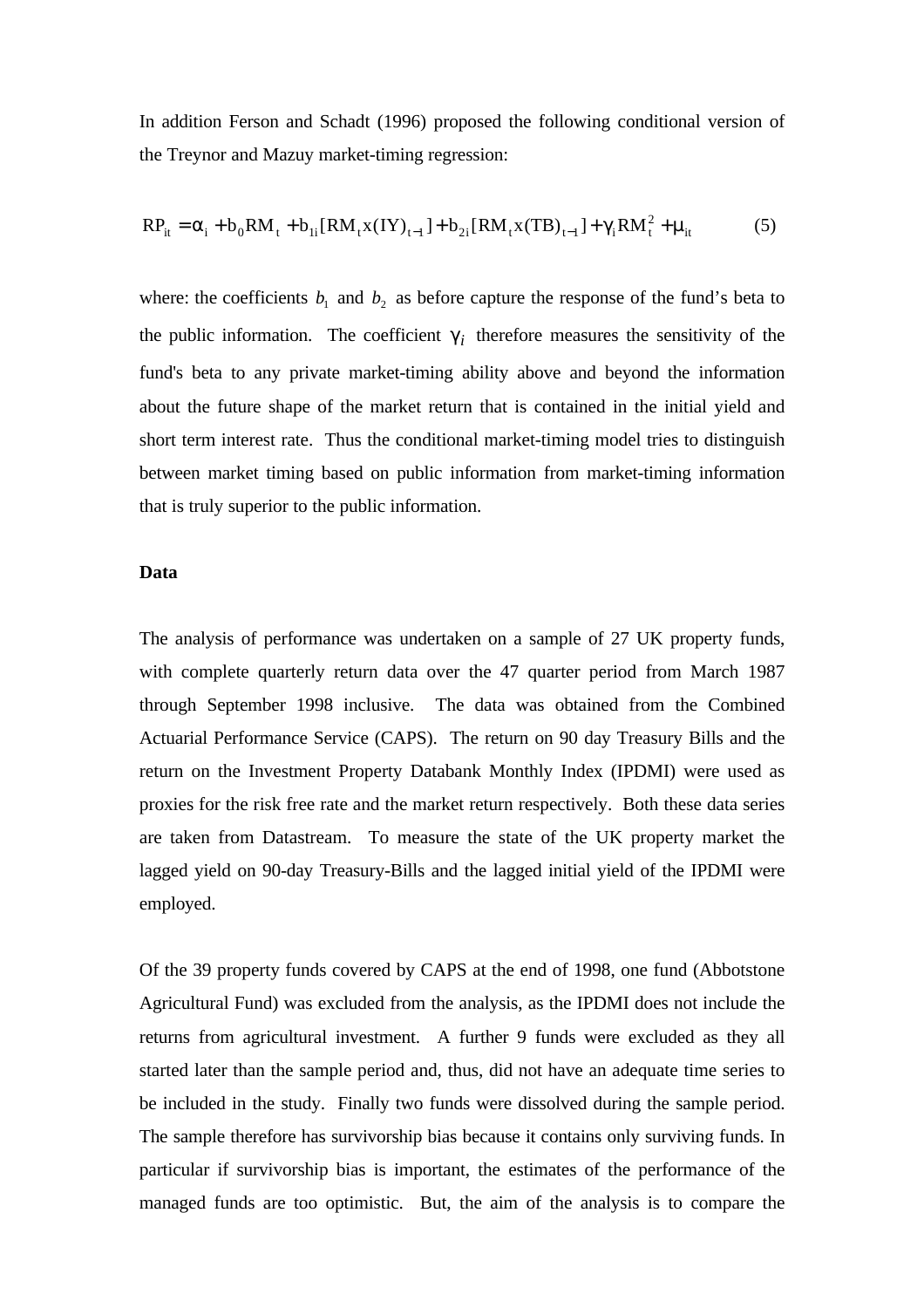appropriateness of the models of performance and since the same sample is used in both cases the results should be unaffected by survivorship bias.

In addition if it can be shown that a particular performance measure shows that a passive investment strategies displays significant abnormal selectivity or timing ability, it would call into question the quality of that performance measure. Consequently to test the effectiveness of the unconditional and conditional performance measures three further portfolios were evaluated. First a naive buy-and-hold portfolio was constructed starting in 1987 with an arbitrary initial set of weights of 80 percent in the IPDMI and 20 percent in T-Bills. Second a naïve buy-and-hold portfolio starting in 1987 with 40 percent in the IPDMI Retail index, 36 percent in Offices, 14 percent in Industrials and 10 percent in T-Bills, the average property holdings of UK short-term property funds at that time, after adjusting for cash holdings (IPD, 1996). The weights of the buy-and-hold strategies changing over time as the relative values of the asset classes evolve. Finally the performance of another benchmark of property performance in the UK was evaluated, the Jones Lang Wootton (JLW) Property Index. This was because Zimmerman and Zogg-Wetter (1992) show that even a market index can display significant timing and selective ability, compared with another benchmark of performance, when clearly there should be none in a passive market index.

#### **Results**

#### *1. Unconditional Performance*

Table 1 shows the results of estimating the traditional unconditional models of performance using the sample of 27 property funds and the three passive portfolios. There are several results in Table 1 that are of interest. First only 10 funds showed positive performance, with only three funds significantly outperforming the market at the 10% significance level. The majority of funds, 17, displaying negative performance, three significantly. Consequently the results for an equal-weighted portfolio of all the funds shows that on average the funds marginally under-performed the market, line with previous work using traditional methods from the real estate market (see for example Myer and Webb, 1993 and Lee, 1997). Taken at face value, the unconditional results suggest that too many of these property funds do not match the performance of the IPDMI on a risk-adjusted basis.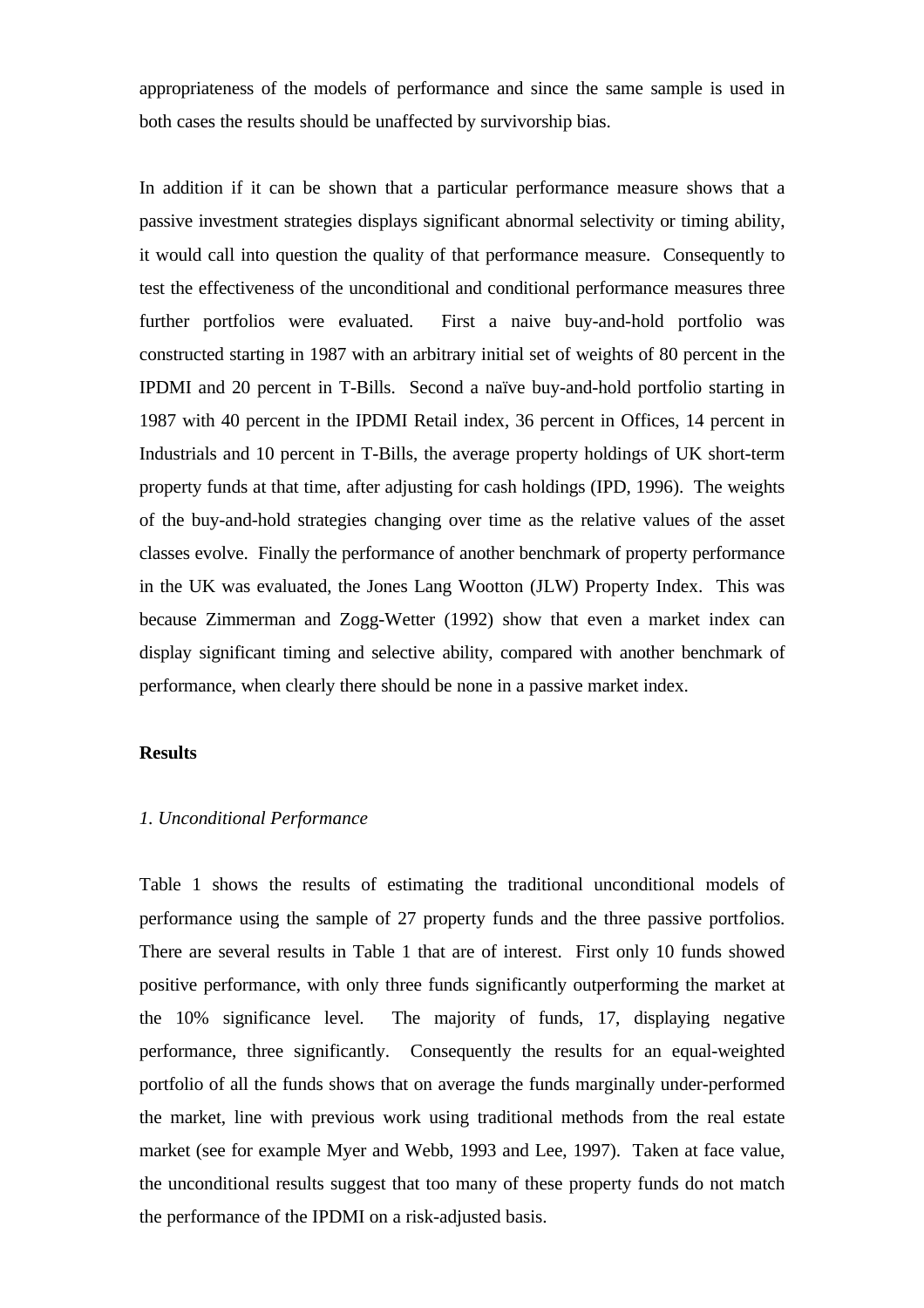The results of the unconditional market-timing model are equally damning. Seventy percent of the individual funds displaying perverse timing, three funds significantly at the 10% level. With only two funds displaying significant positive timing ability. The introduction of timing variable now shows two funds still displaying significantly negative performance, but with only two funds displaying significantly positive selection skill. Also in line with previous work the selectivity and timing coefficients of the individual fund data are negatively related (-0.25) although the correlation coefficient is only significant at the 20% level. With one fund (13) displaying significantly positive timing ability coupled with a significantly negative selection skill. This is suggestive of a reverse skill, or activity specialisation, on the part of managers. In other words fund managers are only good at one actively, either selection or timing, when both are needed to achieve superior performance, Key, Fordsham, Ali and Durkin (1996). Thus the results suggest that not only does the typical UK property fund mangers display poor investment skills, under-performing the market, but also are perverse market timers. A suggestion confirmed by the results from the equal-weight portfolio that shows a significant negative timing ability coupled with a negative, but insignificant, selection ability. These findings are again similar to those of previous studies using unconditional models (see Henriksson, 1984; Chang and Lewellen, 1984; Lehmann and Modest, 1987; Grinblatt and Titman, 1988; Cumby and Glen, 1990 and Lee, 1997).

However, this lack of evidence for successful market timing may be simply because fund manager did not engage in timing activities. Those funds that adopted a passive investment strategy would be categorised as perverse market timers by Equation (2) as a result of changes in the returns of the market index. This is shown most graphically from the results of the passive portfolios. The timing coefficients of both the naïve buy-and-hold strategies and that for the JLW Index are all negative when obviously a passive portfolio, or an alternative market index, should not display market-timing information. A performance evaluation approach, which explicitly incorporates publicly available indicators of future market returns to model the changes in market returns, is therefore required. The Ferson and Schadt (1996) approach is designed to do this.

#### *2. Conditional Performance*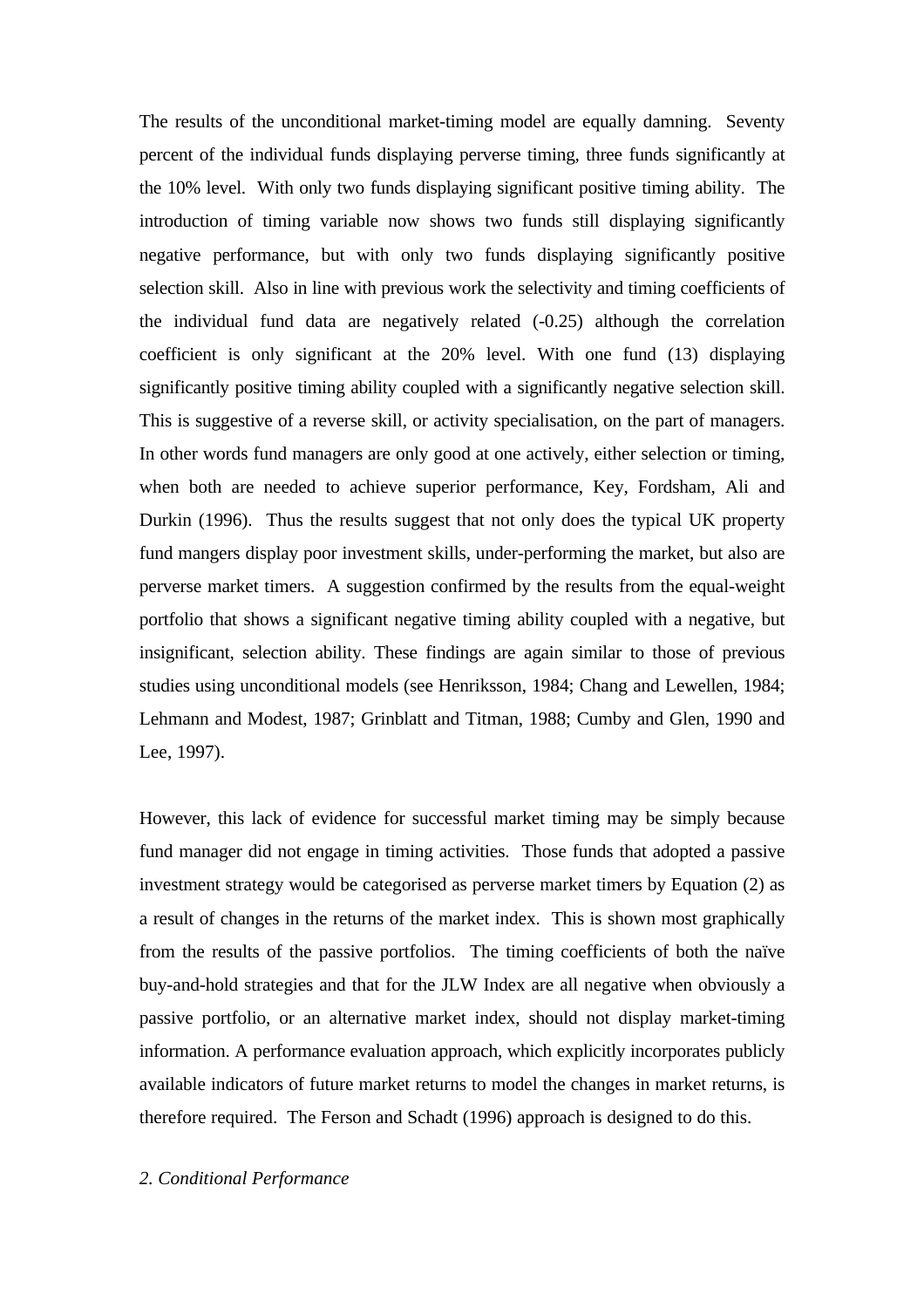Table 2 summarises the results of estimating the conditional performance evaluation models. As can be readily appreciated the results using the conditional model Equation (4) are quite different from those in Table 1, for the unconditional model Equation (1), without a market-timing variable. Less than half the funds now display negative selectivity, as measured by the conditional alphas. With only two funds still displaying significantly negative performance and two funds showing significantly positive performance. The performance of the equal-weighted portfolio presents a zero but positive alpha, indicating that the conditional models do not suggest that the funds routinely under-perform the benchmark of performance on a risk-adjusted basis. In other words property fund performance is essentially neutral.

Table 2 also shows the results of the conditional market-timing model, Equation (5). Once again in comparison with the results are different from those of the unconditional market-timing model Equation (2) in Table 1. The conditional market-timing model produces much more reasonable results. First, in contrast to the results of the unconditional model which suggested that the passive buy-and-hold portfolios and the JLW Index somehow engaged in perverse timing, the coefficients of the conditional timing model of are now all insignificantly positive. This is good news for the conditional model because it shows that the approach avoids the obvious problems made by the unconditional model in attributing perverse market timing when fund managers are following a passive investment strategy. On an individual basis only one third of the funds now display perverse timing ability, with only one (Fund 3) still showing significantly perverse timing. Thus there is little evidence of negative, or perverse, timing in this sample of property funds, indeed the reverse seems to be the case. This is confirmed by the timing coefficient of the equal-weighted portfolio, which is significantly positive. In addition only one fund (14) now shows negative selectivity but two funds (12 and 23) still displaying positive selection skill. In addition Fund 13 no longer displays significantly reverse investment ability. This suggests that UK fund managers are essentially following a passive investment strategy when investing in property, and concentrating on selection in their attempt to outperform the market. Consequently the incorporation of a measure of timing ability in isolating management investment skills is of some importance, even in conditional performance evaluation models.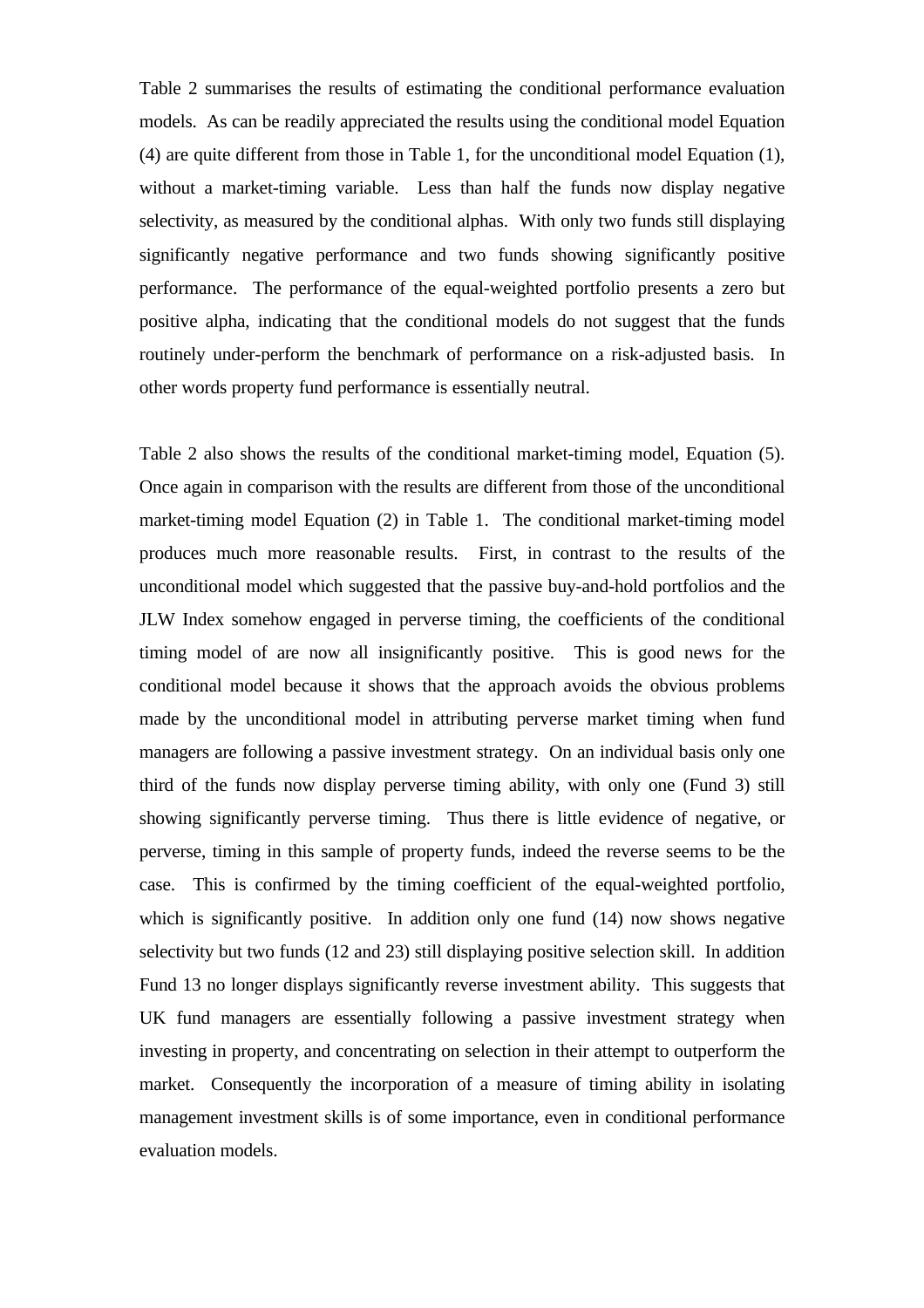#### **Conclusions**

In studies of managed fund performance the traditional measures of risk-adjusted performance (Jensen's alpha) are negative more often than positive. This has been interpreted as evidence of inferior performance. However, there is evidence that the funds' market risk exposure (beta) changes in response to a number of market indicators. The incorporation of lagged market-indicator variables into the analysis of investment performance, an approach called *conditional performance evaluation*, by Ferson and Schadt (1996) corrects for this omission.

Using quarterly data for a sample of 27 property funds the results presented in Table 1, using the traditional unconditional models, show negative performance on average and perverse market timing for a majority of funds. In contrast the results for the conditional models, shown in Table 2, presents a different picture of performance. First the conditional alphas are centered near zero and second the conditional markettiming models removes the evidence of perverse market timing for the typical fund.

The strikingly different results of Table 1 and 2 testifies to the ability of the Ferson and Schadt (1996) approach to control for the variation through time in the funds' betas and the expected market return. Consequently the relatively poor results in previous studies using the traditional measures can be attributed to common time variation in the conditional betas and the expected market return. When the common variation is controlled for, using a number of lagged market indicators, the conditional model results show that essentially UK property funds, over period 1987 and 1998, presented the essentially neutral risk-adjusted performance of passive investment mangers. This result suggests that incorporating public information variables into the analysis of investment performance is important and should improve upon current practice.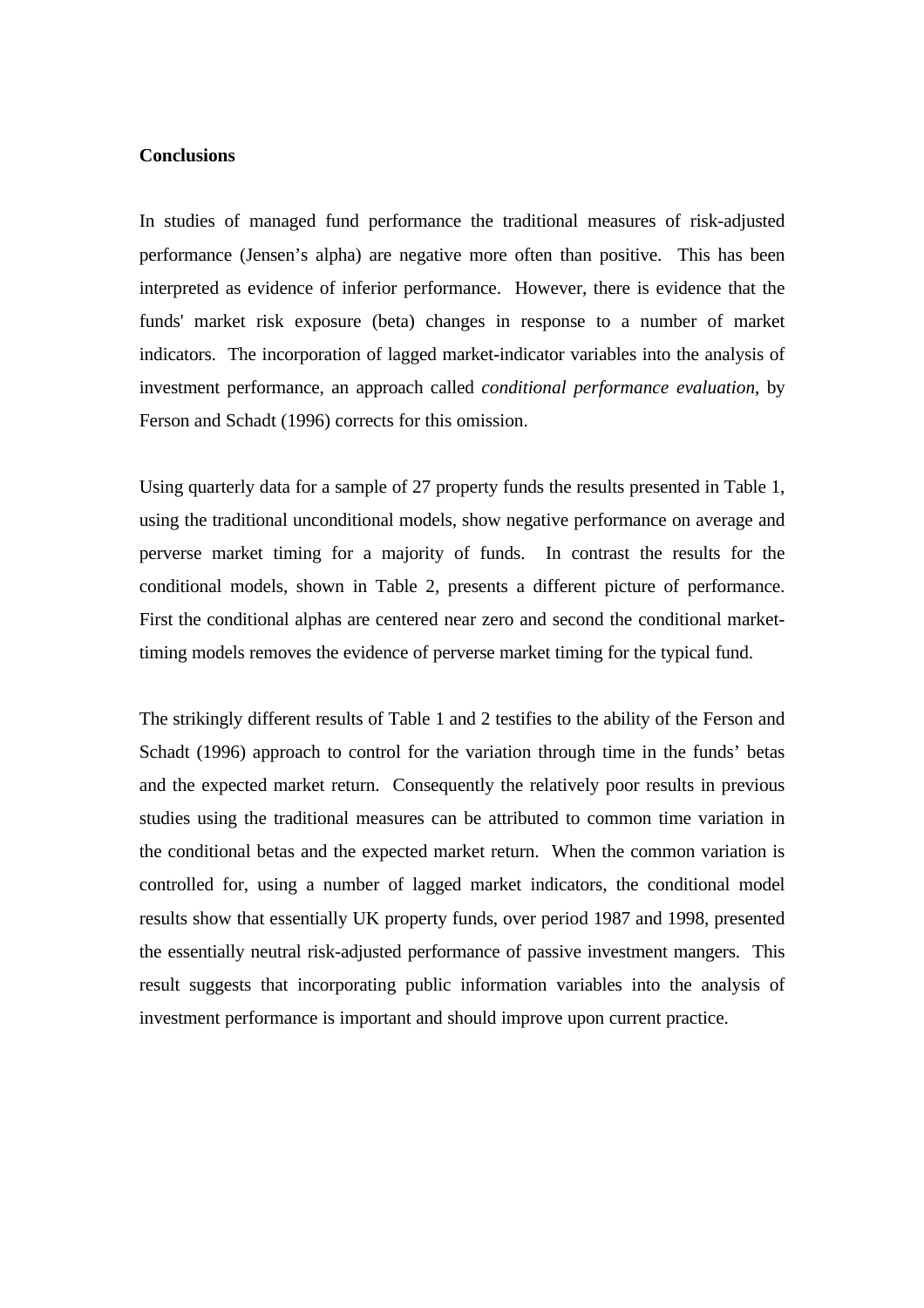#### **References**

Brown, S. I., and Goetzmann, W. N. (1995) Performance Persistence, *Journal of Finance,* **50,** 2, 679-698.

Chan, A. and Chen, C.R. (1992) How Well Do Asset Allocation Mutual Funds Managers Allocate Assets? *Journal of Portfolio Management*, **18**, Spring, 81-91.

Chang, E.C. and Lewellen, W.G. (1984) Market Timing and Mutual Fund Investment Performance, *Journal of Business*, **57**, January, 57-72.

Coleman, M., Hudson-Wilson, S. and Webb, J.R. (1994) Real Estate in the Multiasset Portfolio, in *Managing Real Estate Portfolios*, Hudson-Wilson, S and Wurtzebach, C.H. (eds.), Irwin.

Connor, G. and Korajczyk, R.A. (1991) The Attributes, Behavior and Performance of U.S. Mutual Funds, *Review of Quantitative Finance and Accounting*, **1**, January, 5-26.

Cumby, R.E. and Glen, J.D. (1990) Evaluating the Performance of International Mutual Funds, *Journal of Finance*, **45**, June, 497-521.

Fama, E.F. (1991) Efficient Capital markets II, *Journal of Finance*, 46, 1575-1618.

Ferson and Schadt (1996) Evaluating Fund Strategy and Performance in Changing Economic Conditions, *Journal of Finance*, **51**, 425-462.

Ferson, W. and Warther, V.A. (1996) Evaluating Fund Performance in a Dynamic Market, *Financial Analysts Journal*, **52**, 6, 20-28.

Grinblatt, M. and Titman, S. (1989) Portfolio Performance Evaluation: Old Issues and New Insights, *Review of Financial Studies*, **2**, 393-421.

Grinblatt, M. and Titman, S. (1994) A Study of Monthly Mutual Fund Returns and Performance Evaluation Techniques, *Journal of Financial and Quantitative Analysis*, **29**, September, 419-444.

Gruber, M. J. (1996) Another Puzzle: The Growth in Actively Managed Mutual Funds, *Journal of Finance*, **51**, 3, 783-810.

Hendricks, D., Patel, I., and Zeckhauser, R. (1993) Hot Hands in Mutual Funds: Short-run Persistence of Relative Performance. 1974-1988, *Journal of Finance*, **48**, 1, 93-113.

Henriksson, R.D., (1984) Market Timing and Mutual Fund Performance: An Empirical Investigation, *Journal of Business*, January, 217-235.

IPD (1996) *IPD Property Investor's Digest 1996*, Investment Property Databank, London.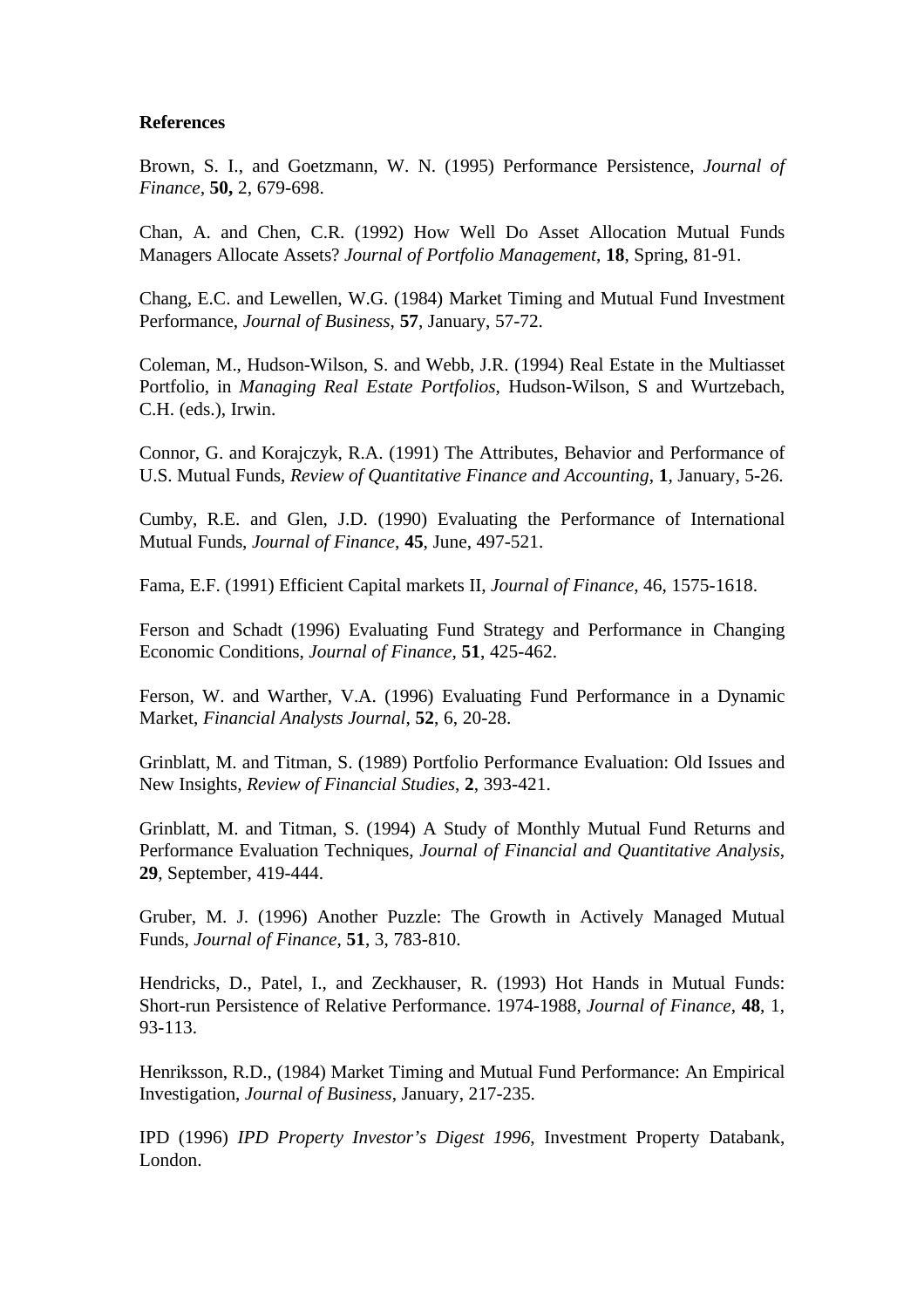Ippolito, R. A. (1992) Consumer Reaction to Measures of Poor Quality: Evidence from the Mutual Fund Industry, *Journal of Law and Economic*, **35**, 45-70.

Jagannathan, R. and Korajczyk, R.A. (1986) Assessing the Market Timing Performance of Managed Portfolios, *Journal of Business*, **59**, April, 217-235.

Jensen, M.C. (1968) The Performance of Mutual Funds in the Period 1945-1964, *Journal of Finance*, **23**, May, pp. 389-416.

Lakonishok, J., Shleifer, A., and Vishny, R. (1992) The Structure and Performance of the Money Management Industry: Comments and Discussion. *Brookings Papers in Economic Activity,* 339-391.

Key, T. Fordsham, M. Ali N. and Durkin, S. (1996) *Monthly Fund Strategies*, A Paper given at the Fifth IPD Investment Strategies Conference Nov.

Kon, S.F., (1983) The Market-Timing Performance of Mutual Fund Managers, *Journal of Business*, **56**, July, 323-347.

Jones Lang Wootton (1999) Property Index.

Lee, C.F. and Rahman, S. (1990) Market Timing, Selectivity and Mutual Fund Performance: An Empirical Investigation, *Journal of Business*, April, 261-278.

Lee, S.L., (1997) The Components of Property fund Performance, *Journal of Real Estate Portfolio Management*, **3**, 2, 97-106.

Lehmann, B.N. and Modest, D.M. (1987) Mutual Fund Performance Evaluation: A Comparison of Benchmarks and Benchmark Comparisons, *Journal of Finance*, **42**, June, 233-256.

Myer, F.C. N and Webb, J. R. (1993) The Effect of Benchmark Choice on Risk Adjusted Performance Measures for Commingled Real Estate Funds, *Journal of Real Estate Research,* **8**, Spring, 189-203.

Newell, G. and Higgins, D. (1996) Impact of Leading Economic Indicators on Commercial Property Performance, *The Valuer & Land Economist*, May, 138-144.

Patel, J., Zeckhauser, R J. and Hendricks, D. (1994) Investment Flows and Performance: Evidence from Mutual Funds, Cross-Border Investments, and New Issues. In Ryuzo S., Levich, R. and Ramachandran, R. Eds., Japan, Europe, and International Financial Markets: Analytical and Empirical Perspectives, 51-72. Cambridge: Cambridge University Press.

Rosenberg, B. and McKibben, W. (1973) The Prediction of Systematic and Specific Risk in Common Stocks, *Journal of Financial and Quantitative Analysis*, **8**, 1, 317- 333.

Rosenberg, B. and Marathe, V. (1975) The Prediction of Investment Risk: Systematic and Residual Risk, Reprint No. 21, from the *Proceedings of the Seminar on the Analysis of Security Prices*, University of Chicago, Institute of Business and Economic Research, University of California, Berkeley.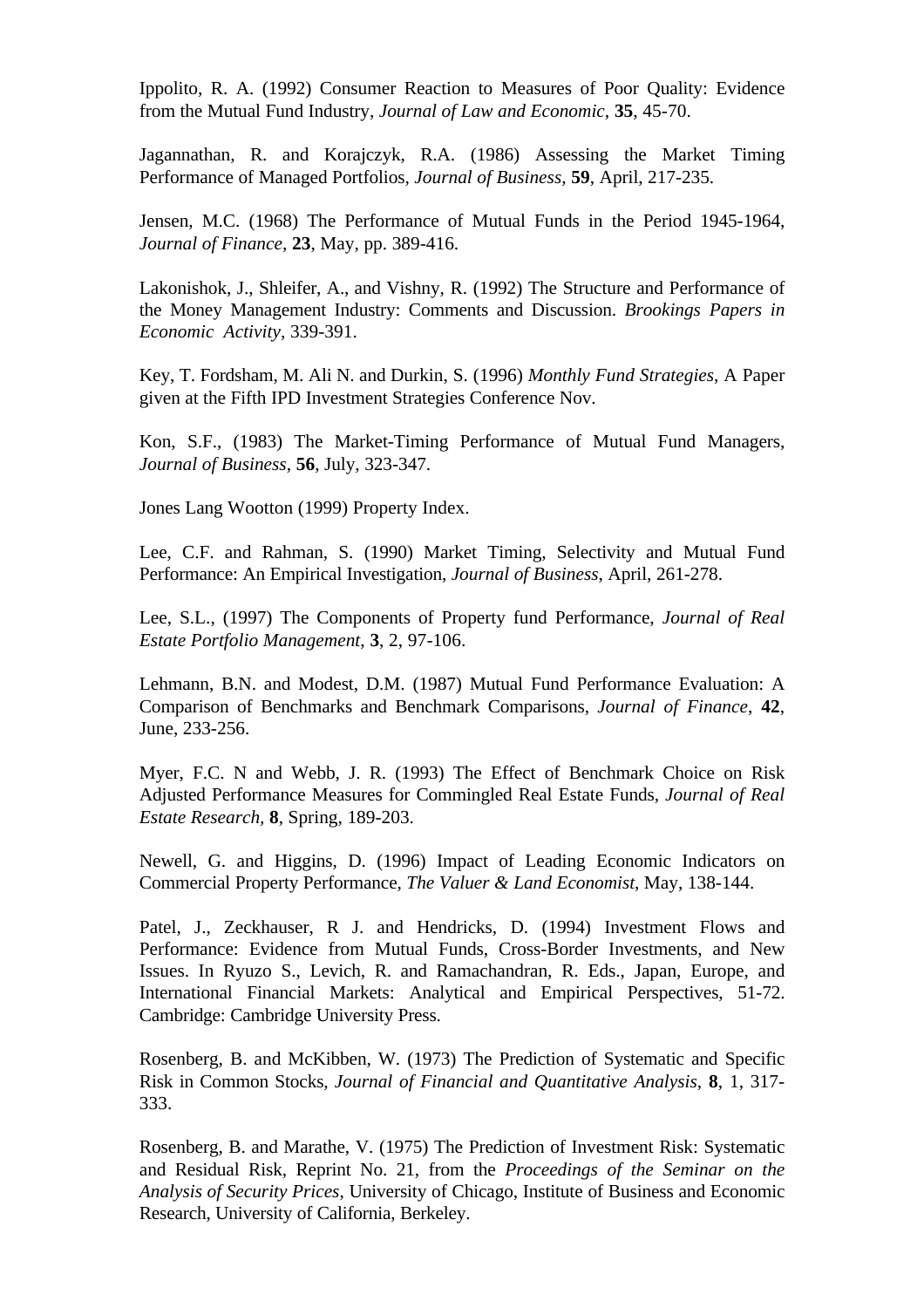Sirri, E.R., and P. Tufano. (1993) *Buying and Selling Mutual Funds: Flows, Performance, Fees, and Services*. Harvard Business School working paper.

Smith, K.V. (1978) Is Fund Growth Related to Fund Performance? *Journal of Portfolio Management*, Spring, 49-54.

Spitz, A.E. (1970) Mutual Fund Performance and Cash Inflows, *Applied Economics*, **2**, 141-145.

Treynor, J.L. and Mazuy, K.K. (1996) Can Mutual Funds Outguess the Market? *Harvard Business Review*, **44**, July-August, 131-136.

Zimmerman, H. and Zogg-Wetter, C. (1992) On Detecting Selection and Timing Ability: The Case of Stock Market Indexes, *Financial Analysts Journal*, **48**, Jan/Feb, 80-83.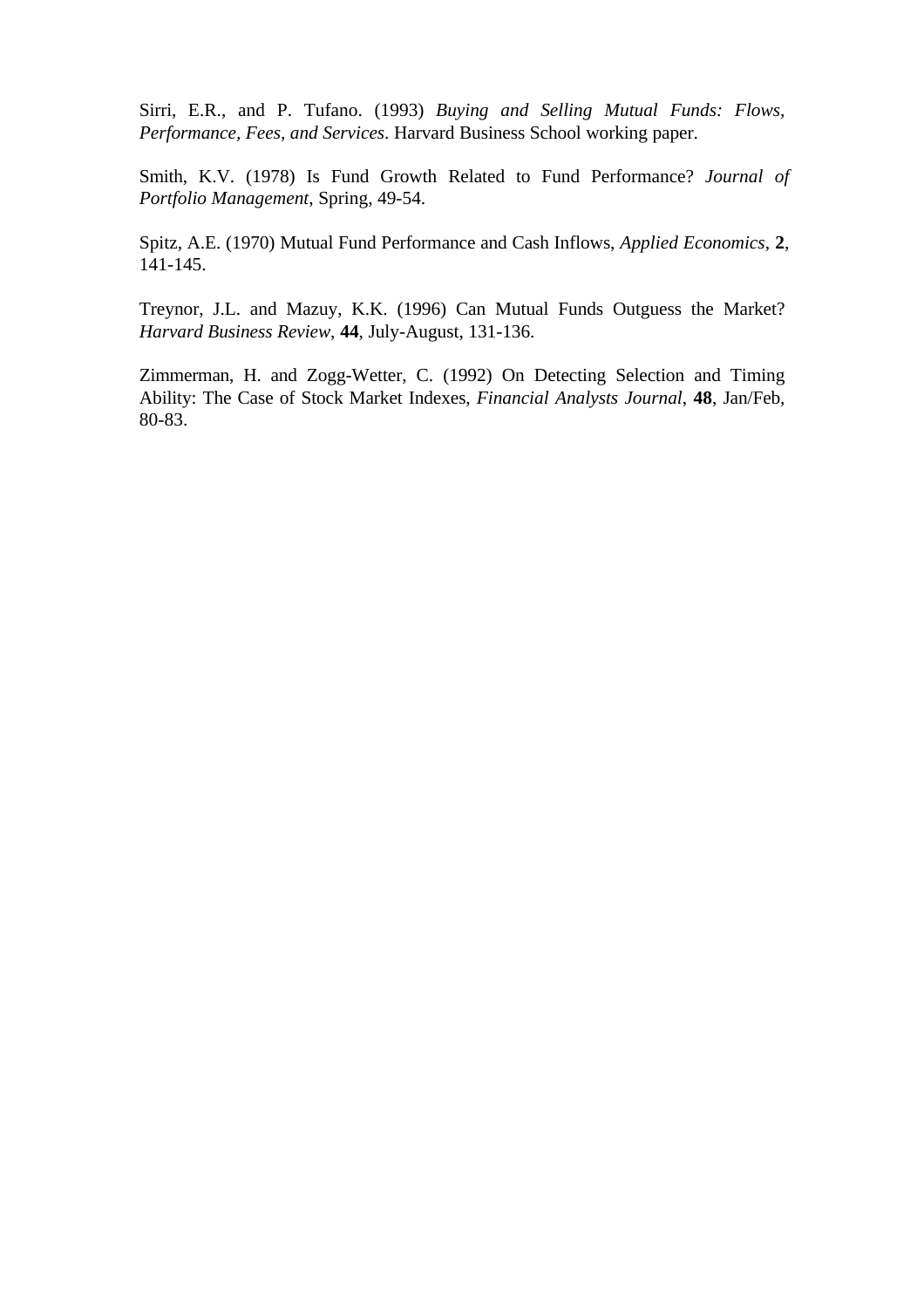|                           | <b>No Timing</b> |         | <b>With Timing Adjustment</b> |         |             |                |  |
|---------------------------|------------------|---------|-------------------------------|---------|-------------|----------------|--|
| <b>Individual Results</b> | <b>Alpha</b>     | T stat  | <b>Alpha</b>                  | T stat  | <b>Beta</b> | <b>T</b> Stat  |  |
|                           |                  |         |                               |         |             |                |  |
| Fund 1                    | $-0.003$         | 1.01    | $-0.002$                      | 0.36    | $-1.93$     | 0.87           |  |
| Fund 2                    | 0.004            | 1.44    | $-0.001$                      | 0.34    | $-3.13$     | 1.84*          |  |
| Fund 3                    | 0.006            | 1.45    | 0.001                         | 0.30    | $-8.76$     | $3.57*$        |  |
| Fund 4                    | 0.002            | 0.67    | $-0.002$                      | 0.79    | 0.00        | 0.00           |  |
| Fund 5                    | 0.006            | $2.05*$ | 0.007                         | 1.29    | $-0.99$     | 0.39           |  |
| Fund 6                    | $-0.004$         | $1.76*$ | $-0.004$                      | 0.92    | $-0.50$     | 0.29           |  |
| Fund 7                    | 0.000            | 0.01    | 0.004                         | 1.09    | $-4.28$     | 1.52           |  |
| Fund 8                    | 0.004            | 1.24    | 0.003                         | 0.82    | 1.92        | 0.64           |  |
| Fund 9                    | 0.001            | 0.14    | 0.001                         | 0.52    | $-0.62$     | 0.27           |  |
| Fund 10                   | $-0.005$         | 0.68    | $-0.002$                      | 0.26    | $-3.10$     | 0.74           |  |
| Fund 11                   | $-0.008$         | $2.07*$ | $-0.004$                      | 0.82    | $-5.23$     | 1.66           |  |
| Fund 12                   | 0.007            | $2.35*$ | 0.008                         | 1.61    | $-1.22$     | 0.46           |  |
| Fund 13                   | 0.008            | 1.38    | $-0.011$                      | $2.36*$ | 3.64        | $1.74*$        |  |
| Fund 14                   | $-0.007$         | $2.23*$ | $-0.007$                      | 1.78*   | 0.50        | 0.24           |  |
| Fund 15                   | 0.000            | 0.20    | 0.000                         | 0.07    | $-0.29$     | 0.23           |  |
| Fund 16                   | 0.007            | 1.67    | 0.000                         | 0.09    | $-8.08$     | $2.47*$        |  |
| Fund 17                   | 0.002            | 0.71    | $-0.001$                      | 0.31    | $-1.66$     | 0.72           |  |
| Fund 18                   | 0.001            | 0.41    | 0.001                         | 0.67    | $-0.61$     | 0.71           |  |
| Fund 19                   | 0.000            | 0.06    | 0.000                         | 0.07    | $-0.47$     | 0.20           |  |
| Fund 20                   | 0.003            | 0.82    | $-0.001$                      | 0.34    | 5.08        | 1.89*          |  |
| Fund 21                   | $-0.002$         | 0.80    | $-0.002$                      | 0.48    | $-0.22$     | 0.05           |  |
| Fund 22                   | 0.000            | 0.08    | $-0.002$                      | 0.56    | 1.89        | 1.37           |  |
| Fund 23                   | 0.008            | $3.82*$ | 0.007                         | $2.58*$ | 1.55        | 0.95           |  |
| Fund 24                   | $-0.001$         | 0.52    | $-0.002$                      | 0.90    | 1.30        | 0.54           |  |
| Fund 25                   | 0.001            | 0.11    | 0.006                         | 0.85    | $-6.04$     | 1.03           |  |
| Fund 26                   | 0.003            | 1.16    | 0.004                         | 1.89*   | $-1.20$     | 0.69           |  |
| Fund 27                   | $-0.002$         | 0.65    | $-0.002$                      | 0.79    | 0.96        | 0.53           |  |
|                           |                  |         |                               |         |             |                |  |
| EW                        | $-0.001$         | $-1.17$ | $-0.000$                      | 0.08    | $-1.17$     | $1.71*$        |  |
| <b>Number</b>             | <b>Alpha</b>     | Percent | <b>Alpha</b>                  | Percent | <b>Beta</b> | <b>Percent</b> |  |
|                           |                  |         |                               |         |             |                |  |
| Negative                  | 17               | 63      | 16                            | 59      | 19          | 70             |  |
| Positive                  | 10               | 37      | 11                            | 41      | 8           | 30             |  |
| <b>Passive Results</b>    | <b>Alpha</b>     | T stat  | <b>Alpha</b>                  | T stat  | <b>Beta</b> | <b>T</b> Stat  |  |
|                           |                  |         |                               |         |             |                |  |
| Buy and Hold 1            | $-0.003$         | 1.03    | $-0.001$                      | 0.33    | $-1.78$     | 0.97           |  |
| Buy and Hold 2            | 0.000            | 0.49    | 0.000                         | 0.75    | $-0.07$     | 0.41           |  |
| <b>JLW</b>                | 0.000            | 0.05    | 0.000                         | 0.16    | $-0.26$     | 0.17           |  |
|                           |                  |         |                               |         |             |                |  |

**Table 1: Unconditional Performance Evaluation With and Without Timing**

Notes: 1 All results are based upon heteroskacticity adjusted t statistics using the Newey-West procedure. 2 \* Indicates significance at the 10% level